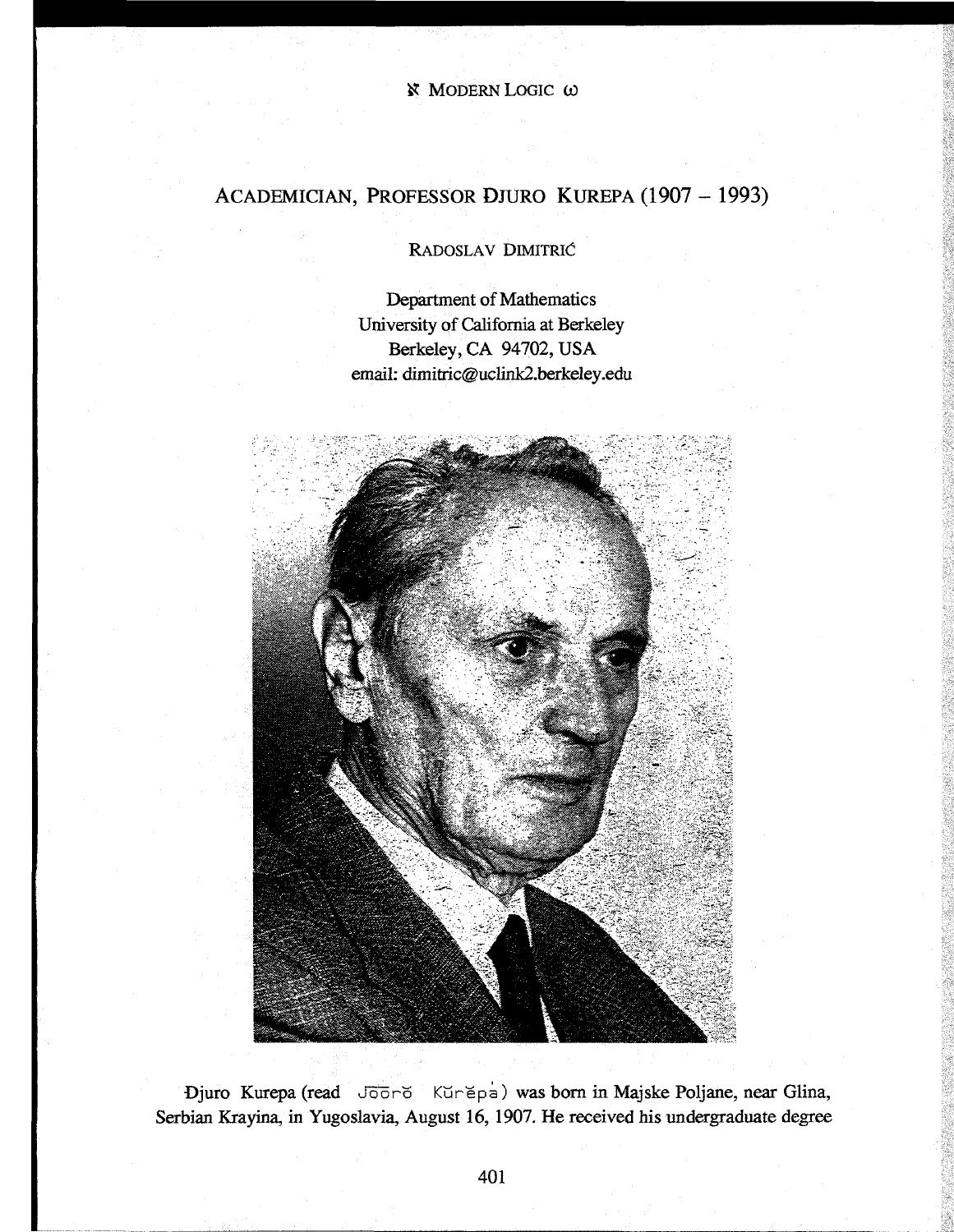from the University of Zagreb in 1931, where he worked for a while before going to Paris, to the Sorbonne, in 1932 for his graduate studies. He was under the direction of M. Fréchet and received his doctorate in 1935 with his Thèse de doctorat *Ensembles ordonnés et ramifiés* (P. Montel presiding). The thesis is still a source of ideas and inspiration. He was a mathematics professor at the University of Zagreb from 1938 to 1965, and subsequently joined the University of Belgrade. He was a member of both the Yugoslav and Serbian Academies of Sciences and Arts and a recipient of highest honors for his scientific work. He was president or vice president of many a mathematical organization, including the International Committee for Mathematical Education. He was the founder of two journals, and on the editorial boards of ten journals published in different comers of the world.

The wide and significant creative work of Kurepa includes around 250 bibliographic items in mathematics out of about 600 in his total published opus. The most well known are his works on ramified sets (pseudo trees) and trees, which he saw as a generalization of both cardinal and ordinal numbers — an approach later developed by G. Birkhoff. His considerations of various properties of trees (e.g. Suslin's property) and his claims of the same to be postulates of set theory were proved considerably later, with the advent of powerful new methods, through the works of Bukovsky, Chang, Jech, Levy, Rowbottom, Silver, Solovay, Stewart, Tennenbaum.... The most notable is that of existence of a (Kurepa) tree of height  $\mathbf{x}_1$ , width  $\mathbf{x}_0$ , with more than  $\mathbf{x}_1$  uncountable branches. It has been shown that there are models of ZFC where Kurepa trees exist and those where they don't. Kurepa's generalization of a distance function to domains that are arbitrary ordered sets was developed by A. Weil into the theory of uniform spaces. Kurepa's discovery (published in 1939) of what was later called Ramsey theory (Partition Calculus) was overlooked (see Erdős' review in *Mathematical Reviews* 23 (1962), #A2341 and Kurepa's review in *Zentralblatt* 411 (1980), #54007). M. Krasner used his ideas in a theory of definitions. Some of the notions bearing his name are as follows: Kurepa trees, (generic, weak) Kurepa's hypothesis, Dedekind-Kurepa completion, Kurepa extension, Kurepa-Dokas complement, Kurepa-Frechet space, Kurepa's antichain condition, the Kurepa continuum, Kurepa dendrity, cellularity and stellarity of a space, Combinatorial principles of Kurepa and Prikry, Maximal theorem of Kurepa, Kurepa's left factorial problem. The latter is one of a number of Kurepa's yet unsolved problems: For a natural number *n*, define the left factorial function by  $\ln = 0! + 1! + ... + (n - 1)!$  The problem is to prove or disprove that the greatest common divisor for  $\ln$  and  $\ln$  is 2, for  $n \ge 2$ . These contributions are mainly in set theory and topology, but some of them are in fixed-point theory. The latter was the subject of Kurepa's second dissertation — a second dissertation being a requirement in France at that time. His additional contributions were in graph theory and number theory, as well as in analysis and matrix theory. His well-written books *Set Theory* and *Higher Algebra* (in Serbo-croatian) inspired many generations of students. Kurepa neither belonged to a clique nor did he have his own. His following consists of